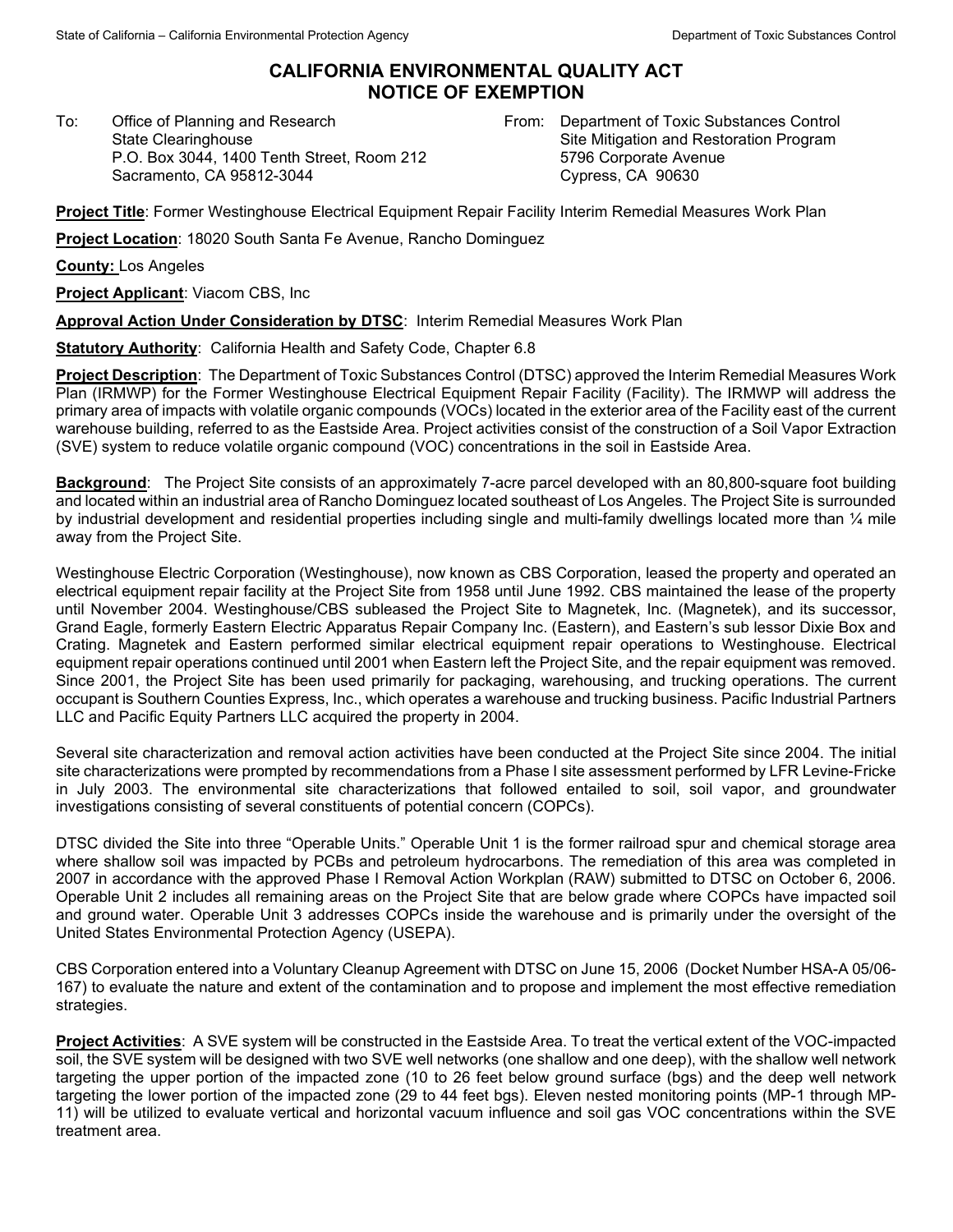Dedicated underground conveyance piping will transfer soil gas under vacuum from each SVE well to the treatment system. The piping will be installed in common trenches to the extent possible at a minimum depth of approximately 1 foot bgs. The SVE system will be monitored daily during the first week of operation, once per week for the first month of operation, and once per month of operation thereafter.

The IRMWP will be implemented starting second quarter of 2022. Specific enforceable environmental safeguards and monitoring procedures will be made a condition of project approval to ensure that impacts to the environment are less than significant.

In the event biological, cultural or historical resources are discovered in the course of project activities, work will be suspended while a qualified biologist, cultural or historical specialist assesses the area and arrangements are made to protect or preserve any resources that are discovered. If human remains are discovered, no further disturbance will occur in the location where the remains are found, and the County Coroner will be notified pursuant to Health and Safety Code Chapter 2, Section 7050.5.

**Name of Public Agency Approving Project**: Department of Toxic Substances Control

## **Name of Person or Agency Carrying Out Project**: Viacom CBS, Inc

**Exempt Status**: Categorical Exemption: [ CCR Title 14, Sec. 15330]

## **Reasons Why Project is Exempt**:

- 1. The project is a Minor Action designed to Prevent, Minimize, Stabilize, Mitigate, or Eliminate the release or threat of release of Hazardous Waste or Hazardous Substances.
- 2. The project will not exceed \$1 million in cost.
- 3. The project will be consistent with applicable State and local environmental permitting requirements.
- 4. The project does not involve the onsite use of a hazardous waste incinerator or thermal treatment unit.
- 5. The project does not involve the relocation of residences or businesses.
- 6. The project does not involve the potential release into the air of volatile organic compounds as defined in Health and Safety Code Section 25123. (Exception: Small-scale in situ soil vapor extraction and treatment systems which have been permitted by the local Air Pollution Control District or Air Quality Management District.)
- 7. The exceptions pursuant to California Code of Regulations, Title 14, Section 15300.2 have been addressed as follows:
	- a. Cumulative Impact. The project will not result in cumulative impacts because it is designed to be a short-term final remedy that would not lead to a succession of projects of the same type in the same place over time.
	- b. Significant Effect. The environmental safeguards and monitoring procedures that are enforceable and made a condition of project approval will prevent unusual circumstances from occurring so that there is no possibility that the project will have a significant effect on the environment.
	- c. Scenic Highways. The project will not damage scenic resources, including but not limited to, trees, historic buildings, rock outcroppings, or similar resources, because it is not located within a highway officially designated as a state scenic highway.
	- d. Hazardous Waste Sites. The project is not located on a site which is included on any list compiled pursuant to Section 65962.5 of the Government Code. [\(http://calepa.ca.gov/sitecleanup/corteselist/default.htm\)](http://calepa.ca.gov/sitecleanup/corteselist/default.htm)
	- e. Historical Resources. The project will not cause a substantial adverse change in the significance of ahistorical resource at the Site because there are none at the Site

The administrative record for this project is available to the public by appointment at the following location:

Department of Toxic Substances Control Site Mitigation and Restoration Program 5796 Corporate Avenue Cypress, CA 90630

Additional project information is available on EnviroStor: www.envirostor.dtsc.ca.gov/public/